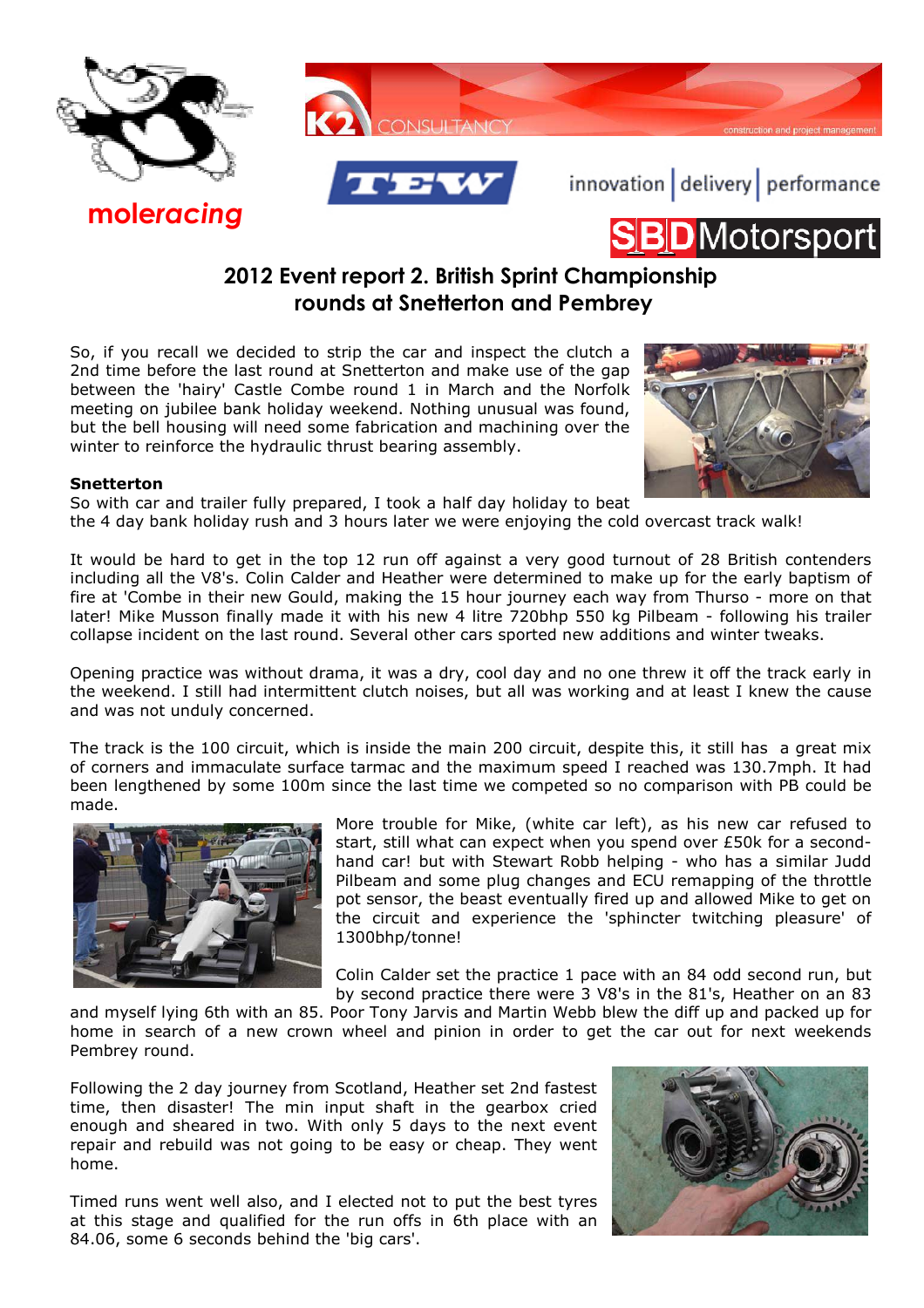We had a drama as I came back to the pits, with initially what I thought was the car on fire as it filled up with smoke in the cockpit. Several fire extinguishers appeared from nowhere pointing at me, but by this time I realised it was steam and I averted an accidental 'foaming'! It turned out that a 4mm bleed hose had spilt as I had fitted the wrong type. So I cut two lengths, fitted a new one and placed a spare alongside in case I had to do a mid Top12 change.

So pressure time for the double runs for the top 12, get the first run in the bag and post a score, then try even harder and see if you can shave some more time off - without exiting the tarmac as I did last year!

Steve Broughton had been knocked off his cycle earlier in the year and while recovering gave up his drive to Matt Hillam who normally drives the SBD works Westfield. Matt made the run off and kept the car on the road and warmed the tyres for Mark.

A safe run of 85 left me 5th, but Mark Smith in the works SBD car had spun, he is normally faster so I had to squeeze a little more next time out. Getting it all together on the last run saw me overtake the V8 of Terry Graves and finish 5th on 83.74, as Mark banged in an 83.35 and it was won by Stewart on 79.62.



Beers, good food and company at the circuit and despite the driving rain on the trailer, we had a good night. Based on the forecast, I put my wets on the night before in the dry, and opened the trailer door to the excitement of the same track, but in the wet.

In 2008, I won a top 12 run off in the wet, and I do like driving on the edge of coming off, finding different areas of the track to get traction, and it gives a slight edge on the large power cars as they cannot lay all their 700+ bhp down.

The rain was so bad, the meeting stopped a few times as they pumped the track on one particular corner, but we did get running eventually and many people spun of came off as you can see!



I qualified in 5th, but we had three major retirements of Tom Potter, (above in blue car), who again blew up his turbocharged bike engine - running less boost this year to get more reliability and Scott and Dave Pillinger went home with loom and fuel pump issues. Martin Pickles new Jedi campaign was not helped by a constantly blowing fuse in the auto gear shifter and a night on the trailer floor as the blow up mattress constantly deflated! Talking of bad nights, Bill Gouldthorpe, who at 74 has more beans and energy than I have now, has given up camping having had a bad night in his new tent and went to hotel for Saturday night. It worked as he came 11th in the run off in the wet!

A safe first run left me 5th on a 107, surprisingly ahead of Mark and some V8's. Stewart was not a happy bunny as he put the big Pilbeam into the wall, being over ambitious in the braking zone for the Oggies hairpin. So now with a score counting I threw caution to the wind and nearly crashed in 5 separate places, still recording 126mph in the wet and a 101.65 and finished a surprising 3rd, just 1.3 secs off the winning time from Terry Holmes.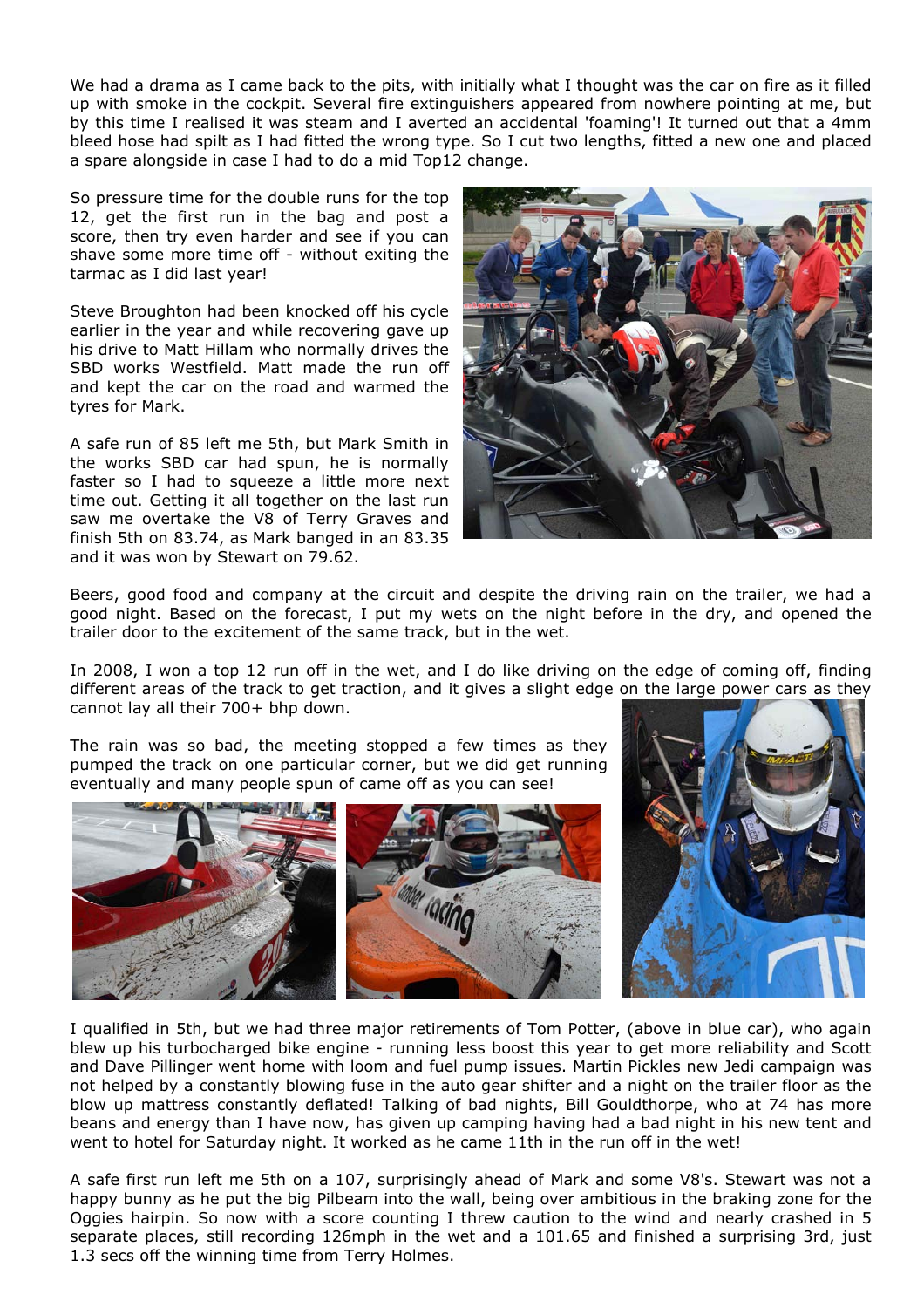I would like to post a video - as we have a new 1080p HD camera this year ( and new matching HD monitor in the trailer or course!), but Snetterton fine you £25,000 if they find any footage on the internet - so sorry!

## **Pembrey**

Storm force gusts and driving rain across Wales on the Friday was not a good combination as my satnav took me over the top of the Brecon Beacons at altitude!

But unfortunately it dried out for Saturdays competition as I was hoping for another wet event following the last success. Indeed it stayed dry all weekend.

Steve Broughton was still not up to driving and this weekend SBD's engine specialist Craig Sampson shared the works car - boy is



he quick! And against all odds, not to mention £6k of new bits, the Calder's arrived late in the night with a working car, not in the best of shape after 12 hours sleep in the last 3 days.

Qualification was by no means certain as there were almost 30 fighting for the fastest 12 places available. In fact, after practice I was only 7th fastest and after 2 timed runs, this was 9th. I decided to put the best tyres on just to attempt to ensure qualification. This still didn't get under my best time from last year of 96.80.



The first run off over 1.75 laps of the track was a safe banker at 97.65 to leave me 7th. Tom Potter

had qualified, but this week, the gearbox exploded in the process so packed for home. Heather had clutch issues and posted a slow time, Stewart Robb broke the course record for a bonus point and was on a mission chased by Terry and Colin.

In the second run, I dug deeper, had some moments on this 138mph course, thought it was good but ultimately 0.02 seconds slower and Heathers improvement pushed me to 8th overall - still behind my PB.

Food, beers, car prep, BSC forum discussions and watching F1 qualifying in the trailer was great prep for the followings days attack on the PB.